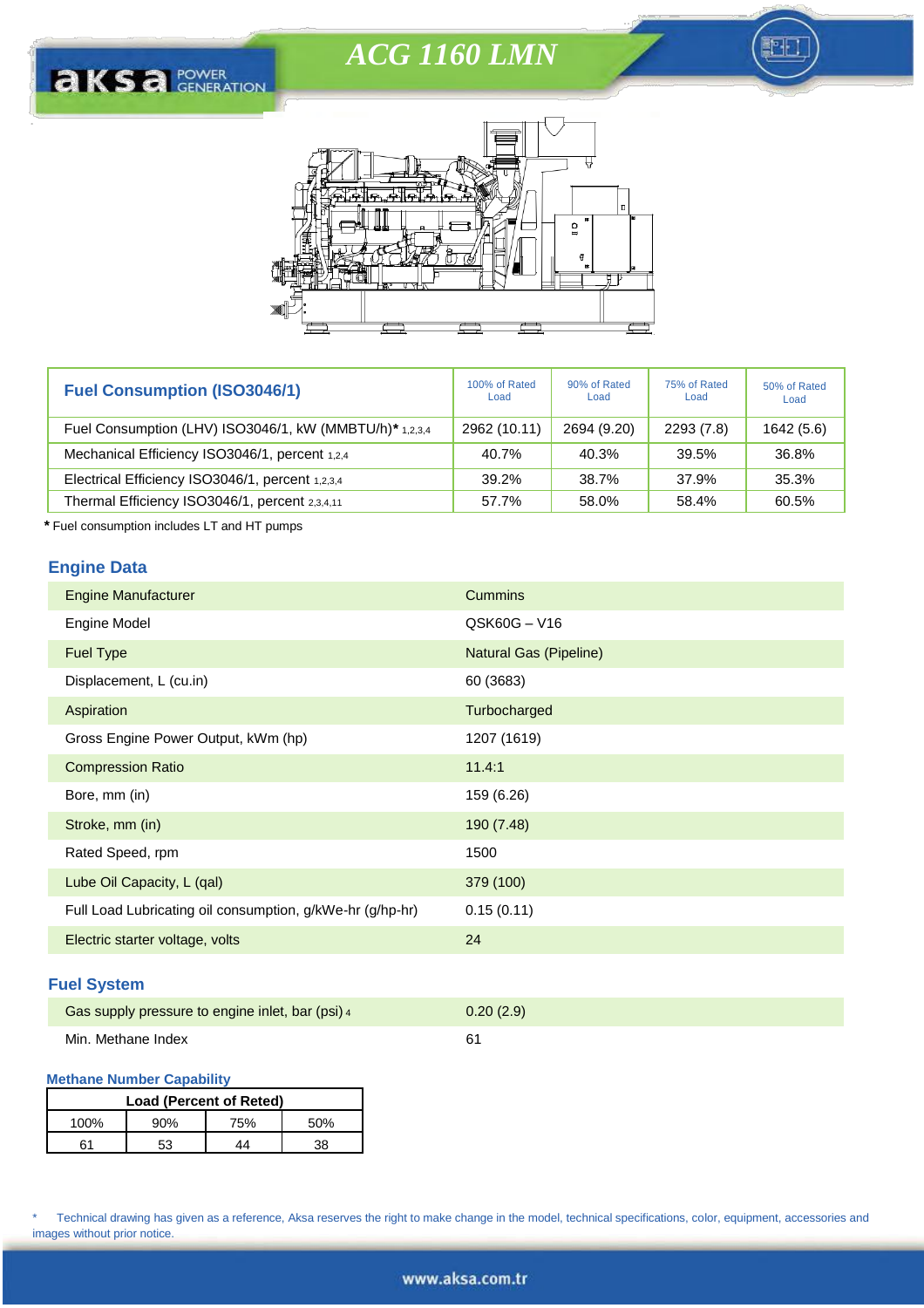## **Genset Dimensions – Open**

| Genset Length, m (ft) 5         | 5.0(16.39)    |
|---------------------------------|---------------|
| Genset Width, m (ft) 5          | 2.33(7.64)    |
| Genset Height, m (ft) 5         | 2.97(9.75)    |
| Genset Weight (wet), kg (lbs) 5 | 13924 (30697) |

#### **Notes:**

1.At ISO3046 reference conditions, altitude 1013 mbar (30 in Hg), air inlet temperature 25°C (77°F).

2.According to ISO 3046/I with fuel consumption tolerance of +5% -0%.

3.With air intake at 25°C (77°F). Tolerance ± 5°F.

4.Tested using pipeline natural gas with LHV of 33.44 mJ/Nm3 (905 BTU/ft3).

5.Weights and set dimensions are just for referance only.

| <b>Energy Data</b>                                      | 100% of Rated<br>Load | 90% of Rated<br>Load | 75% of Rated<br>Load | 50% of Rated<br>Load |
|---------------------------------------------------------|-----------------------|----------------------|----------------------|----------------------|
| Continuous Shaft Power, kWm (bhp) 1.2                   | 1207 (1619)           | 1086 (1457)          | 905 (1214)           | 604 (810)            |
| Continuous Generator Electrical Output kWe@1.0pf 1      | 1160                  | 1044                 | 870                  | 580                  |
| Total Heat Rejected in LT Circuit, kW (BTU/min) 3       | 103 (5853)            | 95.8 (5444)          | 85 (4841)            | 68 (3868)            |
| Total Heat Rejected in HT Circuit, kW (BTU/min) 3       | 686 (39067)           | 619.5 (35280)        | 520 (29620)          | 382 (21747)          |
| Heat Radiated to Ambient, kW (BTU/min) 4                | 125 (7109)            | 117.4 (6677)         | 106 (6028)           | 87 (4948)            |
| Available Exhaust heat, 105'C kW (BTU/min) 3            | 920 (52319)           | 848 (48224)          | 733 (41684)          | 544 (30936)          |
| <b>Intake Air Flow</b>                                  | 100% of Rated<br>Load | 90% of Rated<br>Load | 75% of Rated<br>Load | 50% of Rated<br>Load |
| Intake Air Flow, ft3/min $(L/s)$ 5                      | 3612 (1705)           | 3233 (1526)          | 2667 (1259)          | 1826 (862)           |
| <b>Exhaust Air Flow</b>                                 | 100% of Rated<br>Load | 90% of Rated<br>Load | 75% of Rated<br>Load | 50% of Rated<br>Load |
| Exhaust Gas Flow, ft3/min (L/s) 5                       | 8531 (4026)           | 7845 (3702)          | 6818 (3217)          | 4928 (2326)          |
| Exhaust Gas Flow, kg/s (lb/h) 5                         | 1.94 (15397)          | 1.75 (13889)         | 1.47 (11667)         | 1.02 (8095)          |
| Exhaust Temperature After Turbine, °C (°F) 6            | 469 (876)             | 482 (900)            | 491 (916)            | 508 (946)            |
| Max Exhaust System Back Pressure, in-Hg (kPa) 6,7       | 1.5(5.1)              | 1.5(5.1)             | 1.5(5.1)             | 1.5(5.1)             |
| <b>HT Cooling Circuit</b>                               | 100% of Rated<br>Load | 90% of Rated<br>Load | 75% of Rated<br>Load | 50% of Rated<br>Load |
| HT Circuit Engine Coolant Volume, I (gal)               | 181.7 (48)            | 181.7(48)            | 181.7(48)            | 181.7 (48)           |
| HT Coolant Flow @ Max Ext Restriction, m3/h (gal/min)   | 70 (310)              | 70 (310)             | 70 (310)             | 70 (310)             |
| Max HT Engine Coolant Inlet Temp, °C (°F) Reference 8   | 80 (176)              | 80 (176)             | 80 (176)             | 80 (176)             |
| HT Coolant Outlet Temp, °C (°F) 8                       | 90 (194)              | 90 (194)             | 90 (194)             | 90 (194)             |
| Max Pressure Drop in External HT Circuit, kPa (psi)     | 101 (14.7)            | 101(14.7)            | 101(14.7)            | 101(14.7)            |
| Max Static Hd of Coolant Above Crst. Centerline, ft (m) | 16.4(5)               | 16.4(5)              | 16.4(5)              | 16.4(5)              |

\* Technical drawing has given as a reference, Aksa reserves the right to make change in the model, technical specifications, color, equipment, accessories and images without prior notice.